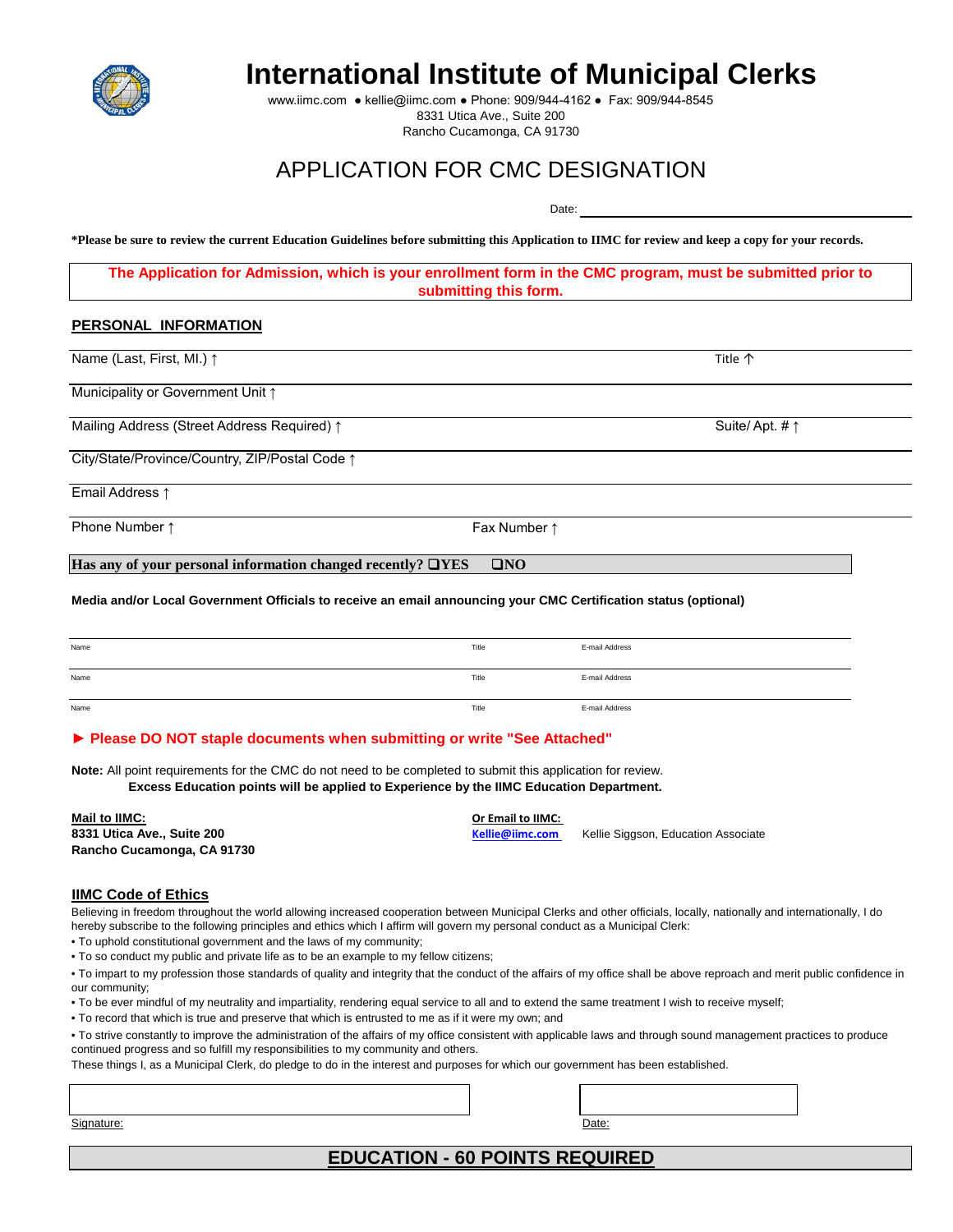## **1. IIMC-approved Municipal Clerks Institute or Academy. 1 point per 2 educational hours.**

| Program Title/ Location                                                                                                    | Mo./Yr. | Hours             | Est. Points | IIMC only:       |
|----------------------------------------------------------------------------------------------------------------------------|---------|-------------------|-------------|------------------|
|                                                                                                                            |         |                   |             |                  |
|                                                                                                                            |         |                   |             |                  |
|                                                                                                                            |         |                   |             |                  |
| Example 8 Be sure to enclose a copy of the certificate of completion or transcript from each Institute or Academy session. |         |                   |             |                  |
|                                                                                                                            |         |                   |             |                  |
| 2. A Bachelor's degree or higher in Public Administration or related field - 20 points.                                    |         |                   |             |                  |
|                                                                                                                            | School  | Mo./Yr. Completed | Est. Points | <b>IIMC only</b> |
|                                                                                                                            |         |                   |             |                  |
|                                                                                                                            |         |                   |             |                  |
|                                                                                                                            |         |                   |             |                  |
| 3. A Bachelor's degree or higher in an unrelated field - 10 points.                                                        |         |                   |             |                  |
|                                                                                                                            | School  | Mo./Yr. Completed | Est. Points | <b>IIMC</b> only |
|                                                                                                                            |         |                   |             |                  |
|                                                                                                                            |         |                   |             |                  |

**4. Associate of Arts degree in Public Administration or related field - 5 points.**

| School | ./Yr. Completed | Est. Points | <b>IIMC only</b><br><u> Termin a shekara ta 1989 na shekara ta 1989 na shekara ta 1989 na shekara ta 1989 na shekara ta 1989 na sheka</u> |
|--------|-----------------|-------------|-------------------------------------------------------------------------------------------------------------------------------------------|
|        |                 |             |                                                                                                                                           |
|        |                 |             |                                                                                                                                           |
|        |                 |             |                                                                                                                                           |

► Be sure to enclose a copy of official transcripts for each degree submitted. Transcripts will be evaluated in order to determine related versus unrelated.

#### **5. Completion of an IIMC-approved State/National/Provincial educational course (which has been pre-approved by the Education Department through the Course Review Process). 1 point per 4 educational hours.**

| Program Name                                                                                                                                 | Association | Mo./Yr. Completed | Est. Points |  | <b>IIMC only</b> |
|----------------------------------------------------------------------------------------------------------------------------------------------|-------------|-------------------|-------------|--|------------------|
|                                                                                                                                              |             |                   |             |  |                  |
|                                                                                                                                              |             |                   |             |  |                  |
|                                                                                                                                              |             |                   |             |  |                  |
|                                                                                                                                              |             |                   |             |  |                  |
| If a program has been pre-approved by the Education Department, the approval will be listed on the bottom of your certificate of completion. |             |                   |             |  |                  |

#### **6. IIMC Annual Conference. 1 point per 2 educational hours.**

| Conference Location                                                                                                                                     | Mo./Yr. Completed | Hours | Est. Points | <b>IIMC</b> only |
|---------------------------------------------------------------------------------------------------------------------------------------------------------|-------------------|-------|-------------|------------------|
|                                                                                                                                                         |                   |       |             |                  |
|                                                                                                                                                         |                   |       |             |                  |
|                                                                                                                                                         |                   |       |             |                  |
|                                                                                                                                                         |                   |       |             |                  |
| EllMC Appual Conference education points can be used for either Education or Evacrignee points beyover individual conferences may not be epit. Drier to |                   |       |             |                  |

►IIMC Annual Conference education points can be used for either Education or Experience points however, individual conferences may not be split. Prior to 2009, IIMC Annual Conferences earned 4 points for full attendance. Transcripts were not provided until 2010.

#### **7. IIMC CD Rom Courses. 1 point each.**

| Course | Mo./Yr. Completed | Est. Points | <b>IIMC</b> only |
|--------|-------------------|-------------|------------------|
|        |                   |             |                  |
|        |                   |             |                  |
|        |                   |             |                  |
|        |                   |             |                  |
|        |                   |             |                  |

►This program has been eliminated however, previously purchased programs are still eligible for points.

### **8. IIMC Online Courses. Points vary per course.**

| Program Name | Mo./Yr. Completed | Est. Points | <b>IIMC</b> only |
|--------------|-------------------|-------------|------------------|
|              |                   |             |                  |
|              |                   |             |                  |
|              |                   |             |                  |
|              |                   |             |                  |
|              |                   |             |                  |
|              |                   |             |                  |

►This includes programs created by IIMC. PLEASE NOTE - FEMA, Ed2Go and MindEdge Learning programs ARE NOT eligible in this category (these can be placed in Expereince #11).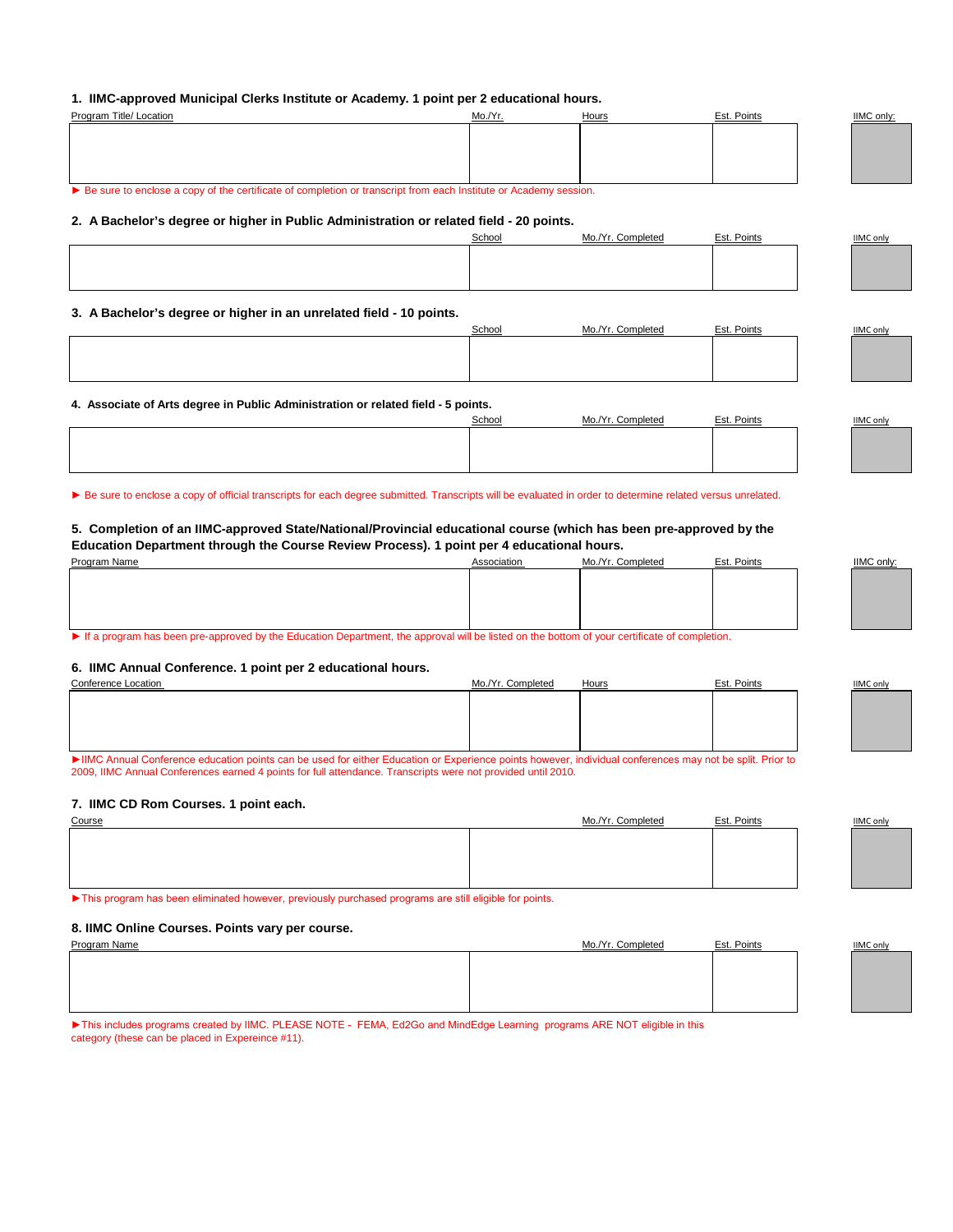#### **9. Athenian Leadership Society Dialogues. 3 points each, 18 points maximum.**

| <b>Book Title</b> | Mo./Yr. Completed | Est. Points | <b>IIMC</b> only |
|-------------------|-------------------|-------------|------------------|
|                   |                   |             |                  |
|                   |                   |             |                  |
|                   |                   |             |                  |
|                   |                   |             |                  |

► Athenian Leadership Dialogues completed prior to 11/23/2013 earn 2 points each with a completed learning assessment. Dialogues completed on or after 11/23/2013 earn 3 points each with a completed learning assessment. A maximum number of 18 points may be awarded toward your CMC.

#### **10. IIMC Annual Conference Academy Sessions. 2 points each**

| Academy Title | Mo./Yr. Completed | <b>Hours Completed</b> | Est. Points | <b>IIMC</b> only |
|---------------|-------------------|------------------------|-------------|------------------|
|               |                   |                        |             |                  |
|               |                   |                        |             |                  |
|               |                   |                        |             |                  |
|               |                   |                        |             |                  |

▶ A learning assessment is required in order to earn certification points.

### **11. IIMC Study Abroad Program. Points vary by program.**

| <b>Program Location</b> | Mo./Yr. Completed | <b>Hours Completed</b> | Est. Points | <b>IIMC</b> only |
|-------------------------|-------------------|------------------------|-------------|------------------|
|                         |                   |                        |             |                  |
|                         |                   |                        |             |                  |
|                         |                   |                        |             |                  |

## **TOTAL ESTIMATED EDUCATION POINTS**

Note: IIMC cannot accept vendor courses, product demonstrations and marketing seminars.

**Note: Points earned prior to the accrual of the CMC designation may not be used towards the MMC designation, with exception to a completely unused college degree.**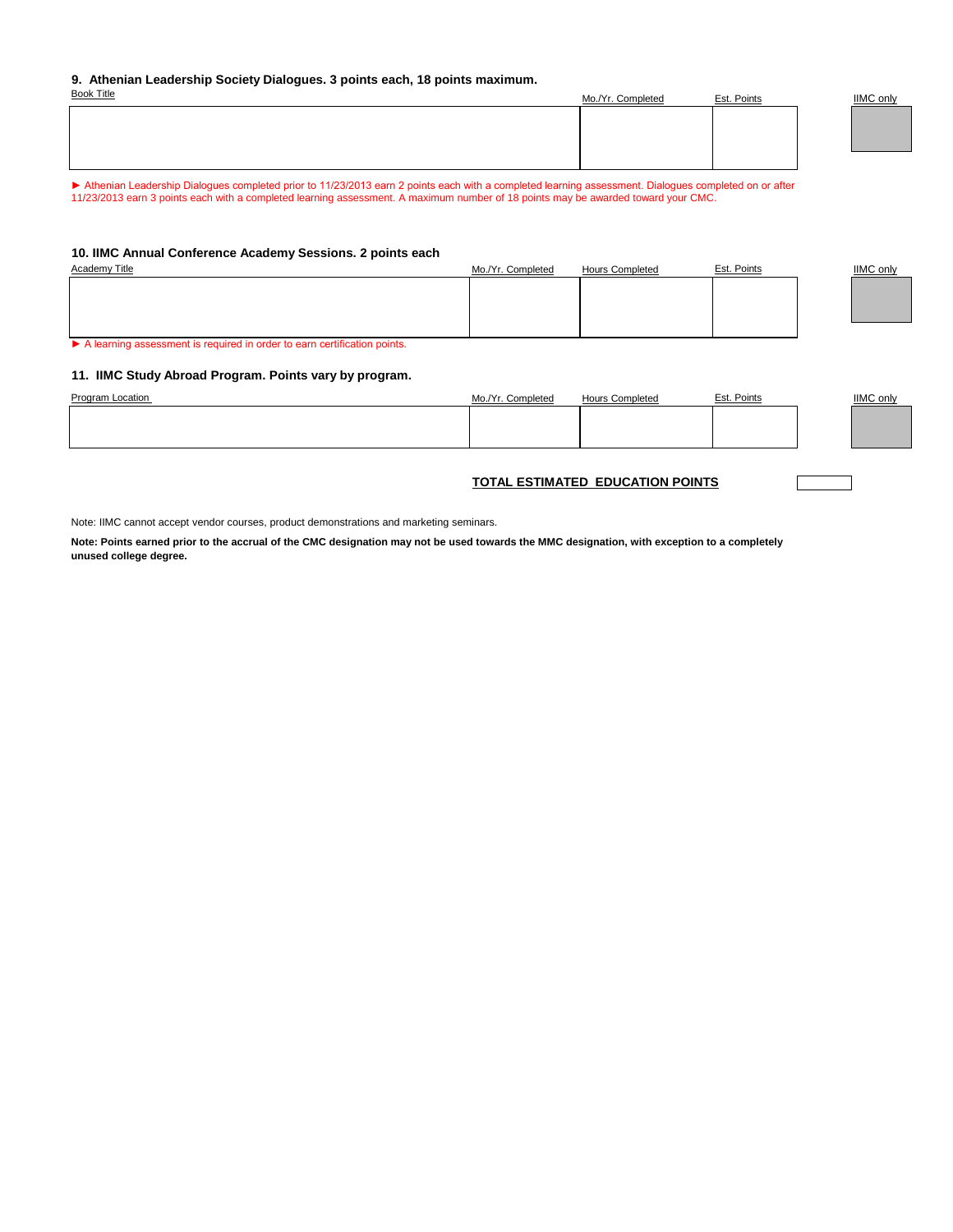# **EXPERIENCE - 50 POINTS REQUIRED**

#### **1. Full-time Municipal or Deputy Clerk with administrative responsibility. 4 points per year, 40 points maximum.**

| Municipality and Position                                                                          | Dates of Service (Mo/Yr) | Est. Points |  | <b>IIMC only</b> |
|----------------------------------------------------------------------------------------------------|--------------------------|-------------|--|------------------|
|                                                                                                    |                          |             |  |                  |
|                                                                                                    |                          |             |  |                  |
|                                                                                                    |                          |             |  |                  |
|                                                                                                    |                          |             |  |                  |
| ► Positions that qualify for IIMC Full or Additional-Full Membership may qualify in this category. |                          |             |  |                  |

**2. Part-time Municipal or Deputy Clerk with administrative responsibility. 2 points per year, 40 points maximum.**

| Municipality and Position | Dates of Service (Mo/Yr) | Est. Points | IIMC only |
|---------------------------|--------------------------|-------------|-----------|
|                           |                          |             |           |
|                           |                          |             |           |
|                           |                          |             |           |
|                           |                          |             |           |
|                           |                          |             |           |

# **3. Part-time Municipal or Deputy Clerk with no administrative responsibility. 1 point per year, 30 points maximum.**

| Municipality and Position | Dates of Service (Mo/Yr) | Est. Points | <b>IIMC</b> only |
|---------------------------|--------------------------|-------------|------------------|
|                           |                          |             |                  |
|                           |                          |             |                  |
|                           |                          |             |                  |
|                           |                          |             |                  |
|                           |                          |             |                  |

## **4. Other administrative positions in local government prior to becoming a Municipal or Deputy Clerk. 2 points per year, 30 point maximum.**

| Municipality and Position | Dates of Service (Mo/Yr)<br>Est. Points | IIMC only |
|---------------------------|-----------------------------------------|-----------|
|                           |                                         |           |
|                           |                                         |           |
|                           |                                         |           |
|                           |                                         |           |

#### **5. Administrative position in federal, state or provincial government. 1 point per year, 30 points maximum.**

| <b>Employer and Position</b> | Dates of Service (Mo/Yr) | Est. Points | <b>IIMC</b> only |
|------------------------------|--------------------------|-------------|------------------|
|                              |                          |             |                  |
|                              |                          |             |                  |
|                              |                          |             |                  |
|                              |                          |             |                  |
|                              |                          |             |                  |

#### **6. Administrative position in business. 1 point per year, 30 points maximum.**

| <b>Employer and Position</b> | Dates of Service (Mo/Yr) | Est. Points | <b>IIMC only</b> |
|------------------------------|--------------------------|-------------|------------------|
|                              |                          |             |                  |
|                              |                          |             |                  |
|                              |                          |             |                  |
|                              |                          |             |                  |
|                              |                          |             |                  |

► In the case of self-employment, the applicant must submit a copy of their business license and/or tax returns for each year of employment they are seeking points for. The self-employment must be administrative in nature in order to be considered.

► A letter of employment verification from the HR Department of each employer verifying the nature, duration and scope of the employment [is the requested form of supporting documentation to verify past and present e](http://iimc.com/DocumentView.aspx?DID=692#)mployment. Letters for current position are required for [certificational. For a sample of this letter, simply click this box in Excel.](http://iimc.com/DocumentView.aspx?DID=692#) 

#### **7. IIMC Annual Conferences. 1 point per 2 educational hours.**

| Conference Location | Mo./Yr. Completed | Hours | Est. Points | <b>IIMC</b> only |
|---------------------|-------------------|-------|-------------|------------------|
|                     |                   |       |             |                  |
|                     |                   |       |             |                  |
|                     |                   |       |             |                  |
|                     |                   |       |             |                  |
|                     |                   |       |             |                  |
|                     |                   |       |             |                  |

► IIMC Annual Conference points can be used for either Education or Experience points but individual conferences cannot be split betweek the two. Prior to 2009, IIMC Annual Conference earned up to 4 points for full attendance. Transcripts were not provided until 2010.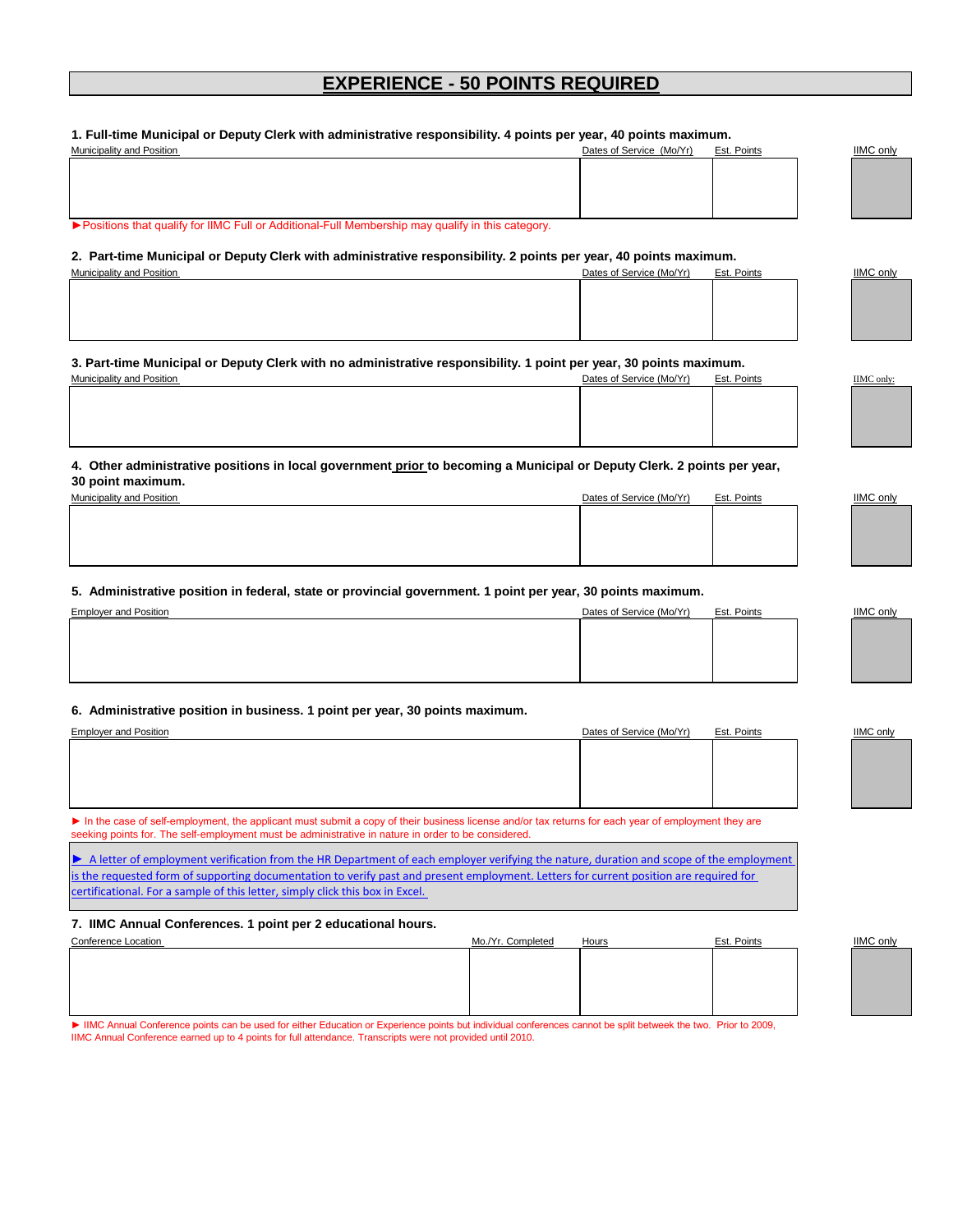#### **8. IIMC Annual Conference Academy Sessions. 2 points each.**

| <b>Academy Title</b>                                                     | Mo./Yr. Completed | Hours | Est. Points | <b>IIMC only</b> |
|--------------------------------------------------------------------------|-------------------|-------|-------------|------------------|
|                                                                          |                   |       |             |                  |
|                                                                          |                   |       |             |                  |
|                                                                          |                   |       |             |                  |
|                                                                          |                   |       |             |                  |
| A learning assessment is required in order to earn certification points. |                   |       |             |                  |

#### **9. IIMC Regional Meetings, Municipal Clerk Association Conferences, Municipal League Conferences or other Municipal Clerk related conferences. 1 point per 4 verifiable educational hours, or 1 point per educational day of attendance.**

| Conference/Organization | Mo./Yr. Completed | <b>Hours</b> | Est. Points | IIMC only |
|-------------------------|-------------------|--------------|-------------|-----------|
|                         |                   |              |             |           |
|                         |                   |              |             |           |
|                         |                   |              |             |           |
|                         |                   |              |             |           |

► If you are provided with supporting documentation from the hosting organization verifying the specific number of hours you attended, the program is eligible to be reviewed for 1 point per 4 educational hours. If you do not receive the previously stated documentation, the program is eligible to be reviewed for 1 point per educational day of attendance. IIIMC only awards credit for education sessions during a conference. Business Meetings and other similar events do not qualify for certification points.

#### **10. Completion of an IIMC-approved State/National/Provincial educational course (which has been pre-approved by the Education Department through the Course Review process). 1 point per 4 educational hours.**

| Program/Association Name | Completed | Hours | Est. Points | <b>IIMC only</b> |
|--------------------------|-----------|-------|-------------|------------------|
|                          |           |       |             |                  |
|                          |           |       |             |                  |
|                          |           |       |             |                  |

#### **11. Other applicable courses that have not gone through the Course Review Process and are directly related to the duties of a Municipal Clerk. 1 point per 6 educational hours.**

| Program Name | Mo./Yr. Completed | Hours | Est. Points | <b>IIMC only</b> |
|--------------|-------------------|-------|-------------|------------------|
|              |                   |       |             |                  |
|              |                   |       |             |                  |
|              |                   |       |             |                  |
|              |                   |       |             |                  |

► Courses hosted by FEMA, Ed2Go, MindEdge Learning, NAGARA, your municipality and association programs not pre-approved for Education points, etc. are eligible for review in this category.

► IIMC cannot accept vendor courses, product demonstrations, marketing seminars.

#### **12. IIMC Study Abroad Program. Points vary by program.**

| Program Location | Mo./Yr. Completed | <b>Hours Completed</b> | Est. Points | <b>IIMC</b> only |
|------------------|-------------------|------------------------|-------------|------------------|
|                  |                   |                        |             |                  |
|                  |                   |                        |             |                  |
|                  |                   |                        |             |                  |
|                  |                   |                        |             |                  |

**13. Busines or Vocational School Courses. Courses must relate to the Municipal Clerk's position. 1 point per 10 educational hours.** 

| Program/ Course Name | School Name | Mo./Yr. Completed | Est. Points | <b>IIMC</b> only |
|----------------------|-------------|-------------------|-------------|------------------|
|                      |             |                   |             |                  |
|                      |             |                   |             |                  |
|                      |             |                   |             |                  |
|                      |             |                   |             |                  |
|                      |             |                   |             |                  |

► Transcripts must be submitted for review

#### **14. Relevant College or University course credits not used for Education. 1 point per credit unit.**

| Course Name | University | Mo./Yr. Completed | Est. Points | <b>IIMC</b> only: |
|-------------|------------|-------------------|-------------|-------------------|
|             |            |                   |             |                   |
|             |            |                   |             |                   |
|             |            |                   |             |                   |
|             |            |                   |             |                   |

▶ To receive credit, a course must be academic, must be applicable to a degree program, must be from an accredited institution, and must relate to the Municipal Clerk's position. A copy of official transcripts are required.